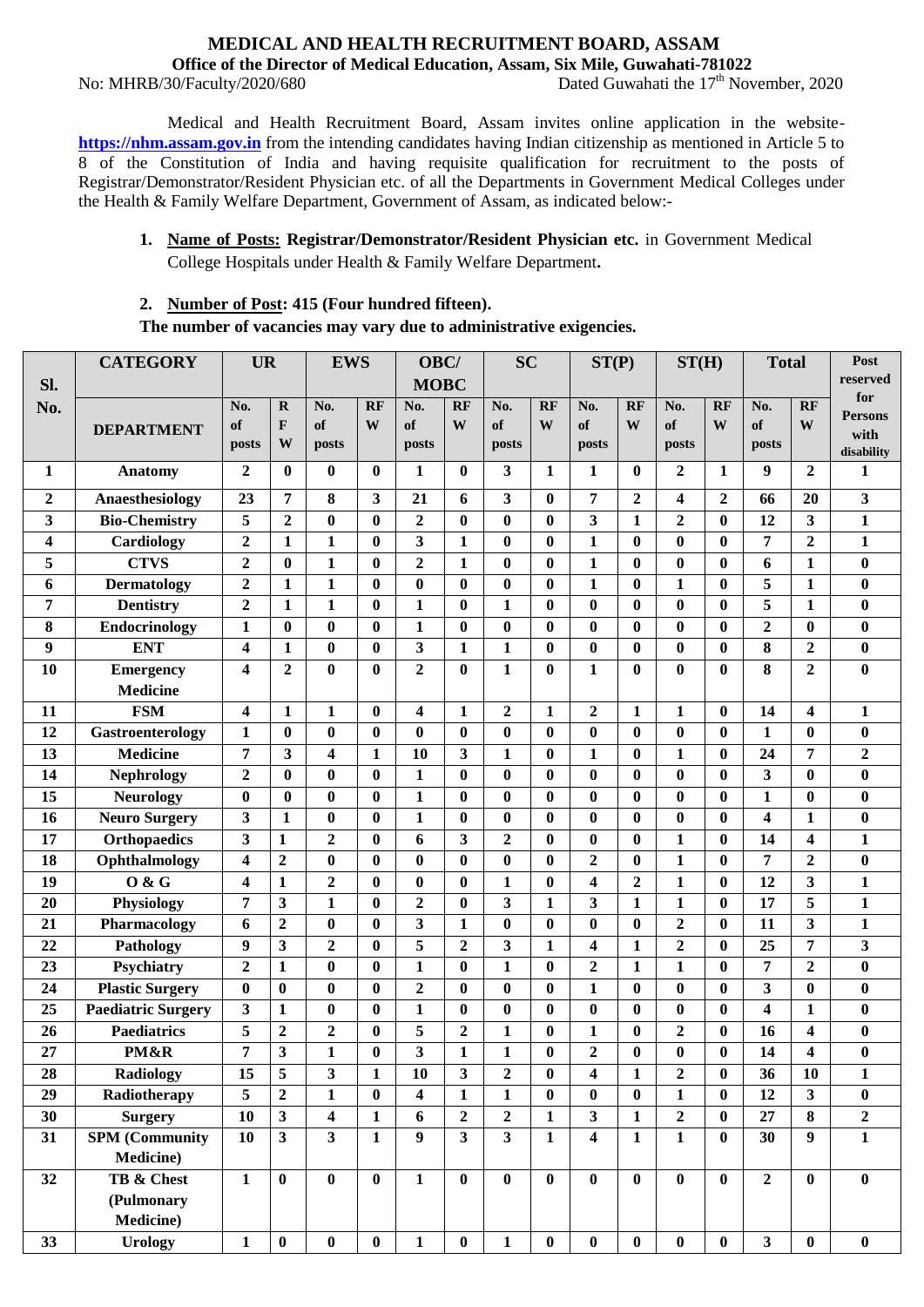**N.B:** UR= Unreserved, EWS= Economically Weaker Section, OBC= Other Backward Classes, MOBC= More Other Backward Classes, SC= Scheduled Castes, ST (P)= Scheduled Tribes (Plains), ST (H)= Scheduled Tribes (Hills), PWD= Persons with Disabilities, RFW- Reserved for Women

**Category of Disability:** Orthopedically handicapped with at least one arm and one leg, Low Vision, Hearing handicapped and blind may be considered if he/she can perform with aids and appliances.

- **3. Scale of Pay:** Rs. 57,700/- to Rs. 1,82,400/- PM (Academic Level-10) plus other allowances as admissible under Rules.
- **4. Age:** The candidates should not be less than 21 years and not more than 38 years of age as on 01/01/2020.

The upper age limit is relaxable by (if applicable) i. 5 years for SC/ST candidates i.e. upto 43 years

ii. 3 years for OBC/MOBC candidates i.e. upto 41 years as per Govt. notification No. ABP.6/2016/9 dated 25/04/2018.

iii. For Persons with Disabilities (PWD) by 10 years irrespective of SC/ST/OBC and General Category of candidates as per Govt. Notification No. ABP.144/95/121 dated 28/10/2015.

- **5. Educational Qualification:-** Registrar/Demonstrator/Resident Physician etc.
	- a. **Board Speciality -** A post Graduate qualification MD/MS/MDS/DNB in the concerned subject from an institute under any Indian University recognized by National Medical Commission (previously Medical Council of India (MCI)/Dental Council of India (DCI)/National Board of Examination (NBE) for the following Departments –

Anatomy, Anaesthesiology, Bio-Chemistry, Dermatology, Dentistry, ENT, Emergency Medicine, FSM, Medicine, Orthopaedics, Ophthalmology, O & G, Physiology, Pharmacology, Pathology, Psychiatry, Paediatrics, PM&R, Radiology, Radiotherapy, Surgery, SPM (Community Medicine), TB & Chest (Pulmonary Medicine)

b. **Super Speciality:-**

A post Graduate qualification MD/DNB in General Medicine for Medical Super Speciality (Cardiology, Neurology, Endocrinology, Gastroenterology, Nephrology)

A post Graduate qualification MS/DNB in General Surgery for Surgical Super Speciality (Plastic Surgery, CTVS, Neuro-Surgery, Urology, Paediatric Surgery)

Candidates having DM/M.Ch/DNB in the concerned super speciality subject will be given weightage

**6.** Weightage shall be given to the Doctors working under Rule 17A of MHRB Regulations or any contractual engagement under any health care institute under the Health & Family Welfare Department including post P. G. contractual engagement.

### **7. Process of recruitment:**

Interview/Online Interview